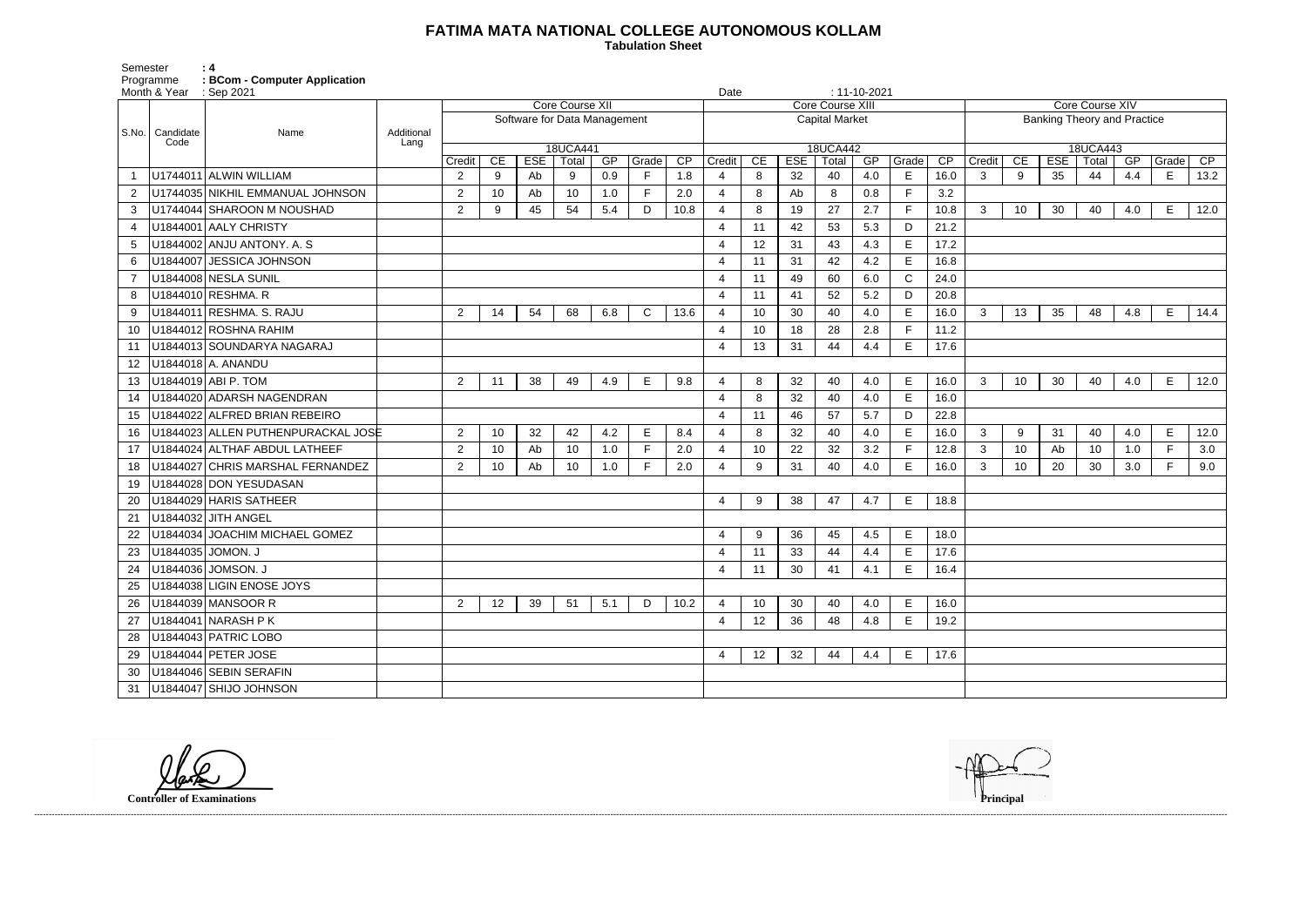|                   |                                                                                           |                                    | Core Course XV           |                                           |                         |                 |           |            |            | Core Course XVI |                 |           |                            |              |             | <b>Complementary Course IV</b> |              |                 |                  |             |           |              |           |
|-------------------|-------------------------------------------------------------------------------------------|------------------------------------|--------------------------|-------------------------------------------|-------------------------|-----------------|-----------|------------|------------|-----------------|-----------------|-----------|----------------------------|--------------|-------------|--------------------------------|--------------|-----------------|------------------|-------------|-----------|--------------|-----------|
|                   |                                                                                           |                                    |                          | <b>Corporate Accounting</b><br>E-Commerce |                         |                 |           |            |            |                 |                 |           | <b>Business Statistics</b> |              |             |                                |              |                 |                  |             |           |              |           |
|                   | S.No.   Candidate<br>Code                                                                 | Additional<br>Name<br>Lang         |                          |                                           |                         |                 |           |            |            |                 |                 |           |                            |              |             |                                |              |                 |                  |             |           |              |           |
|                   |                                                                                           |                                    |                          |                                           |                         | <b>18UCA444</b> |           |            |            |                 | 18UCA445        |           |                            |              |             | 18UCA431                       |              |                 |                  |             |           |              |           |
|                   |                                                                                           | U1744011 ALWIN WILLIAM             | Credit<br>$\overline{4}$ | CE<br>10                                  | <b>ESE</b><br>34        | Total<br>44     | GP<br>4.4 | Grade<br>Е | CP<br>17.6 | Credit<br>3     | CE<br>10        | ESE<br>38 | Total<br>48                | GP<br>4.8    | Grade<br>E. | CP<br>14.4                     | Credit<br>3  | CE<br>10        | <b>ESE</b><br>Ab | Total<br>10 | GP<br>1.0 | Grade<br>E   | CP<br>3.0 |
| 2                 |                                                                                           | U1744035 NIKHIL EMMANUAL JOHNSON   |                          | 11                                        | $\overline{\mathbf{1}}$ | 12              | 1.2       | Е          | 4.8        |                 |                 |           |                            |              |             |                                | 3            | 11              | Ab               | 11          | 1.1       | F            | 3.3       |
| 3                 | U1744044 SHAROON M NOUSHAD                                                                |                                    | $\overline{4}$<br>4      | 10                                        | 34                      | 44              | 4.4       | E          | 17.6       | 3               | 10              | 30        | 40                         | 4.0          | E.          | 12.0                           | 3            | 10              | 48               | 58          | 5.8       | D            | 17.4      |
| 4                 |                                                                                           | U1844001 AALY CHRISTY              |                          |                                           |                         |                 |           |            |            |                 |                 |           |                            |              |             |                                |              |                 |                  |             |           |              |           |
| 5                 |                                                                                           | U1844002 ANJU ANTONY. A. S         |                          |                                           |                         |                 |           |            |            |                 |                 |           |                            |              |             |                                | 3            | 16              | Ab               | 16          | 1.6       | E            | 4.8       |
| 6                 |                                                                                           | U1844007 JESSICA JOHNSON           |                          |                                           |                         |                 |           |            |            |                 |                 |           |                            |              |             |                                | 3            | 13              | 42               | 55          | 5.5       | D            | 16.5      |
|                   |                                                                                           | U1844008 NESLA SUNIL               |                          |                                           |                         |                 |           |            |            |                 |                 |           |                            |              |             |                                |              |                 |                  |             |           |              |           |
| 8                 |                                                                                           | U1844010 RESHMA. R                 |                          |                                           |                         |                 |           |            |            |                 |                 |           |                            |              |             |                                |              |                 |                  |             |           |              |           |
| 9                 |                                                                                           | U1844011 RESHMA. S. RAJU           | 4                        | 15                                        | 40                      | 55              | 5.5       | D          | 22.0       | 3               | 14              | 37        | 51                         | 5.1          | D           | 15.3                           | 3            | 15              | 55               | 70          | 7.0       | B            |           |
| 10                |                                                                                           | U1844012 ROSHNA RAHIM              |                          |                                           |                         |                 |           |            |            |                 |                 |           |                            |              |             |                                |              |                 |                  |             |           |              | 21.0      |
|                   |                                                                                           | U1844013 SOUNDARYA NAGARAJ         |                          |                                           |                         |                 |           |            |            |                 |                 |           |                            |              |             |                                |              |                 |                  |             |           |              | 24.6      |
| 11                |                                                                                           |                                    | $\overline{\mathcal{A}}$ |                                           |                         |                 |           |            |            |                 |                 |           |                            |              |             |                                | 3            | 16<br>12        | 66               | 82          | 8.2       | A            |           |
| $12 \overline{ }$ | U1844018 A. ANANDU<br>U1844019 ABI P. TOM                                                 |                                    |                          | 15                                        | 57                      | 72              | 7.2       | B          | 28.8       |                 |                 |           |                            |              |             |                                | 3            |                 | 63               | 75          | 7.5       | B            | 22.5      |
| 13                |                                                                                           |                                    | 4                        | 10                                        | 33                      | 43              | 4.3       | E          | 17.2       |                 |                 | 3         | 10 <sup>°</sup>            | 43           | 53          | 5.3                            | D            | 15.9            |                  |             |           |              |           |
| 14                |                                                                                           | U1844020 ADARSH NAGENDRAN          | 4                        | 10                                        | 46                      | 56              | 5.6       | D          | 22.4       |                 |                 |           |                            |              |             |                                | 3            | 10 <sup>°</sup> | 30               | 40          | 4.0       | E            | 12.0      |
| 15                |                                                                                           | U1844022 ALFRED BRIAN REBEIRO      | 4                        | 18                                        | 54                      | 72              | 7.2       | B          | 28.8       |                 |                 |           |                            |              |             |                                |              |                 |                  |             |           |              |           |
| 16                |                                                                                           | U1844023 ALLEN PUTHENPURACKAL JOSE | $\overline{4}$           | 10                                        | 32                      | 42              | 4.2       | E          | 16.8       |                 |                 |           |                            |              |             |                                | 3            | 11              | 44               | 55          | 5.5       | D            | 16.5      |
| 17                |                                                                                           | U1844024 ALTHAF ABDUL LATHEEF      | $\overline{4}$           | 13                                        | $\overline{2}$          | 15              | 1.5       |            | 6.0        | 3               | 11              | 13        | 24                         | 2.4          | F           | 7.2                            | 3            | 10              | Ab               | 10          | 1.0       | E            | 3.0       |
| 18                |                                                                                           | U1844027 CHRIS MARSHAL FERNANDEZ   | 4                        | 13                                        | 32                      | 45              | 4.5       | E          | 18.0       | 3               | 12              | 34        | 46                         | 4.6          | E           | 13.8                           | 3            | 10              | 47               | 57          | 5.7       | D            | 17.1      |
| 19                |                                                                                           | U1844028 DON YESUDASAN             | 4                        | 13                                        | 51                      | 64              | 6.4       | C          | 25.6       |                 |                 |           |                            |              |             |                                |              |                 |                  |             |           |              |           |
| 20                |                                                                                           | U1844029 HARIS SATHEER             |                          |                                           |                         |                 |           |            |            |                 |                 |           |                            |              |             |                                | 3            | 12              | 70               | 82          | 8.2       | $\mathsf{A}$ | 24.6      |
| 21                |                                                                                           | U1844032 JITH ANGEL                | 4                        | 13                                        | 53                      | 66              | 6.6       | C          | 26.4       |                 |                 |           |                            |              |             |                                |              |                 |                  |             |           |              |           |
| 22                |                                                                                           | U1844034 JOACHIM MICHAEL GOMEZ     | $\overline{4}$           | 12                                        | 41                      | 53              | 5.3       | D          | 21.2       |                 |                 |           |                            |              |             |                                | $\mathbf{3}$ | 11              | 70               | 81          | 8.1       | $\mathsf{A}$ | 24.3      |
| 23                |                                                                                           | U1844035 JOMON. J                  |                          |                                           |                         |                 |           |            |            |                 |                 |           |                            | 3            | 14          | 73                             | 87           | 8.7             | A                | 26.1        |           |              |           |
| 24                |                                                                                           | U1844036 JOMSON. J                 |                          |                                           |                         |                 |           |            |            |                 |                 |           |                            |              |             |                                | 3            | 13              | 72               | 85          | 8.5       | A            | 25.5      |
|                   | 25   U1844038   LIGIN ENOSE JOYS<br>22.4<br>13<br>43<br>56<br>5.6<br>$\overline{4}$<br>D. |                                    |                          |                                           |                         |                 |           |            |            |                 |                 |           |                            |              |             |                                |              |                 |                  |             |           |              |           |
| 26                |                                                                                           | U1844039 MANSOOR R                 | 4                        | 12                                        | 38                      | 50              | 5.0       | D          | 20.0       |                 |                 |           |                            | $\mathbf{3}$ | 13          | 50                             | 63           | 6.3             | $\mathsf{C}$     | 18.9        |           |              |           |
| 27                | U1844041 NARASH P K                                                                       |                                    |                          |                                           |                         |                 |           |            |            |                 |                 |           |                            |              |             |                                | 3            | 13              | 65               | 78          | 7.8       | B            | 23.4      |
| 28                |                                                                                           | U1844043 PATRIC LOBO               |                          |                                           |                         |                 |           |            |            | 3               | 12              | 41        | 53                         | 5.3          | D           | 15.9                           | 3            | 12              | 38               | 50          | 5.0       | D            | 15.0      |
| 29                |                                                                                           | U1844044 PETER JOSE                |                          |                                           |                         |                 |           |            |            | 3               | 14              | 51        | 65                         | 6.5          | $\mathsf C$ | 19.5                           | 3            | 12              | 56               | 68          | 6.8       | $\mathsf{C}$ | 20.4      |
| 30                |                                                                                           | U1844046 SEBIN SERAFIN             | 4                        | 11                                        | 42                      | 53              | 5.3       | D          | 21.2       |                 |                 |           |                            |              |             |                                |              |                 |                  |             |           |              |           |
| 31                |                                                                                           | U1844047 SHIJO JOHNSON             |                          |                                           |                         |                 |           |            |            | $\mathbf{3}$    | 10 <sup>°</sup> | 45        | 55                         | 5.5          | D           | 16.5                           |              |                 |                  |             |           |              |           |

**Controller of Examinations Principal**



------------------------------------------------------------------------------------------------------------------------------------------------------------------------------------------------------------------------------------------------------------------------------------------------------------------------------------------------------------------------------------------------------------------------